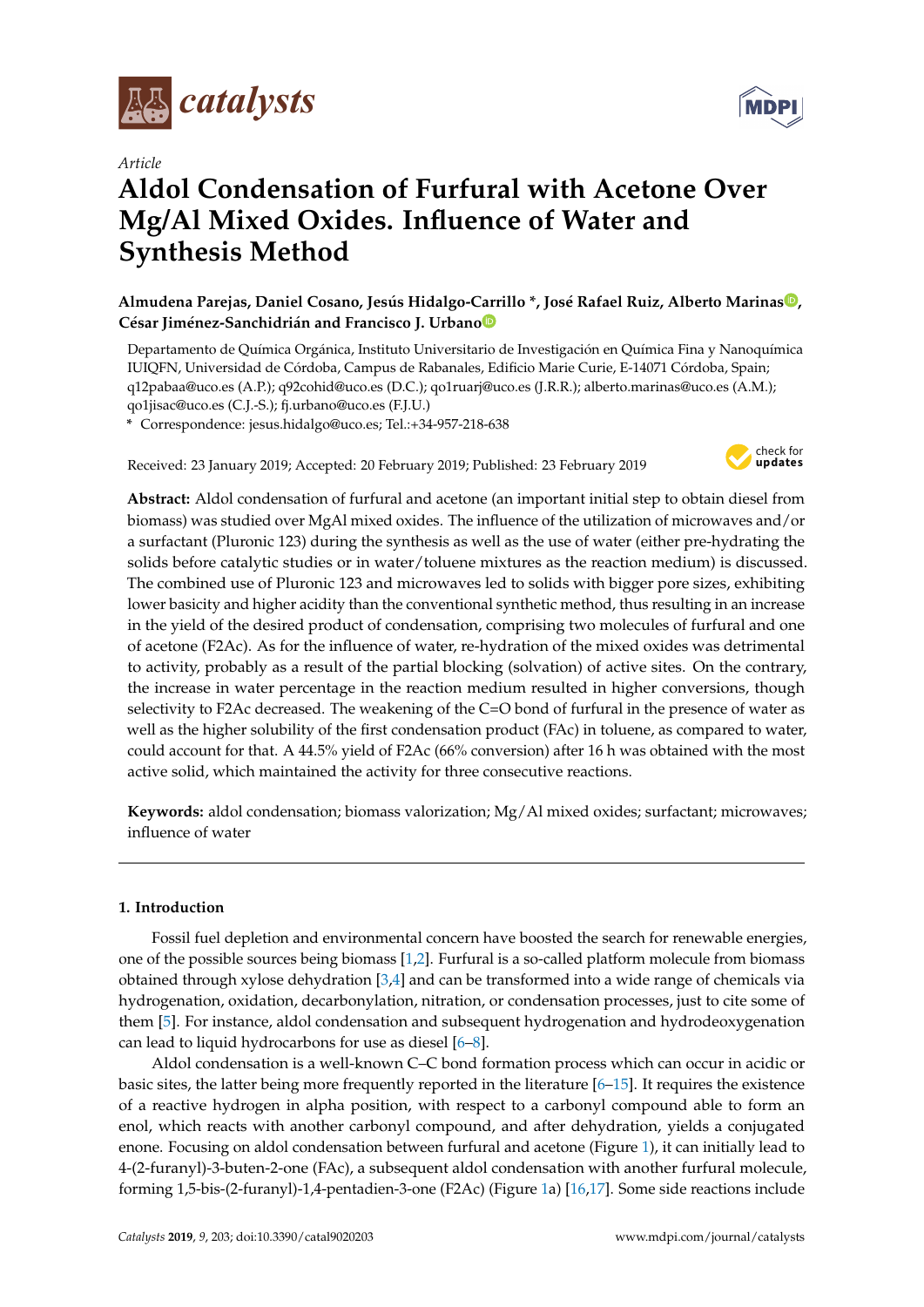acetone self-condensation to form diacetone-alcohol and mesityl oxide (Figure [1b](#page-1-0)), condensation between FAc an[d a](#page-1-0)cetone (Figure 1c), and multiple aldol condensations between different carbonyl compounds, thu[s fo](#page-11-3)[rm](#page-11-4)ing poly[m](#page-1-0)ers [18,19] (Figure 1d).

Aldol condensations have been traditionally performed in organic media, using base catalysts Aldol condensations have been traditionally performed in organic media, using base catalysts such as sodium or calcium hydroxides. Nevertheless, the existence of corrosion problems and the difficult reutilization have led to the use of some other base heterogeneous catalysts, such as difficult reutilization have led to the use of some other base heterogeneous catalysts, such as hydrotalcites and hydrotalcite-derived mixed oxides [20,21], amorphous aluminophosphate [15], and hydrotalcites and hydrotalcite-derived mixed oxide[s \[2](#page-11-5)[0,2](#page-11-6)1], amorphous aluminophosphat[e \[1](#page-11-0)5], and diamine-functionalized MCM-41 [22], just to cite some examples. diamine-functionalized MCM-4[1 \[2](#page-11-7)2], just to cite some examples.

In the present work, different AlMg mixed oxides were obtained through calcination of layered In the present work, different AlMg mixed oxides were obtained through calcination of layered double hydroxides (LDHs) and tested for aldol condensation with acetone to form F2Ac. The influence double hydroxides (LDHs) and tested for aldol condensation with acetone to form F2Ac. The on the catalytic results of two synthetic variables (conventional or microwave heating with the presence or absence of Pluronic 123 as the surfactant) was explored. Furthermore, the effect of water (either pre-hydrating the solids before catalytic studies or in water/toluene mixtures as the reaction medium) is discussed.

<span id="page-1-0"></span>

also been included. (**A**) aldol condensation between furfural and acetone, (**B**) acetone self-condensation, (C) condensation between FAc and acetone and (D) multiple aldol condensations between different carbonyl compounds. **C**<sub>(</sub>**C**) multiple and (*C*) multiple and (*C*) multiple and (*C*) multiple and (*C*) multiple and (*C*) multiple and (*C*) multiple and (*C*) multiple and (*C*) multiple and (*C*) mu **Figure 1.** Reaction scheme for aldol condensation of furfural and acetone. Some side reactions have

# 2. Results and Discussion

# **2. Results and Discussion**  *2.1. Textural, Structural and Acid–Base Characterization of the Solids*

*2.1. Textural, Structural and Acid–Base Characterization of the Solids*  X-ray diffractograms of uncalcined and calcined hydrotalcites are shown in Figure [2.](#page-2-0) As can be seen, uncalcined solids exhibit a typical hydrotalcite crystallinity profile (JCPDS 22-700), with  $\frac{1}{2}$ symmetric reflections at  $2\theta = 11°$ ,  $22°$ ,  $36°$ ,  $37°$ ,  $45°$ ,  $60°$ , and  $62°$ . Therefore, sharper peaks corresponded to (003), (006), (010), and (013) reflections, whereas broader signals were obtained  $\frac{1}{2}$ .  $\frac{1}{2}$ for (009), (015), and (016) reflections, all of them representative of layered materials. As for calcined  $\frac{11}{1000}$ ,  $\frac{1}{1000}$ solids (Figure [2b](#page-2-0)), diffraction patterns are very similar to each other, exhibiting (111), (200), and (220)<br>Calcined solids the material solid solid solid solid solid solid solid solid solid solid solid solid solid sol reflections ascribed to periclase. In a previous paper, Aramendia et al. [\[23\]](#page-11-8), using <sup>27</sup>Al NMR-MAS,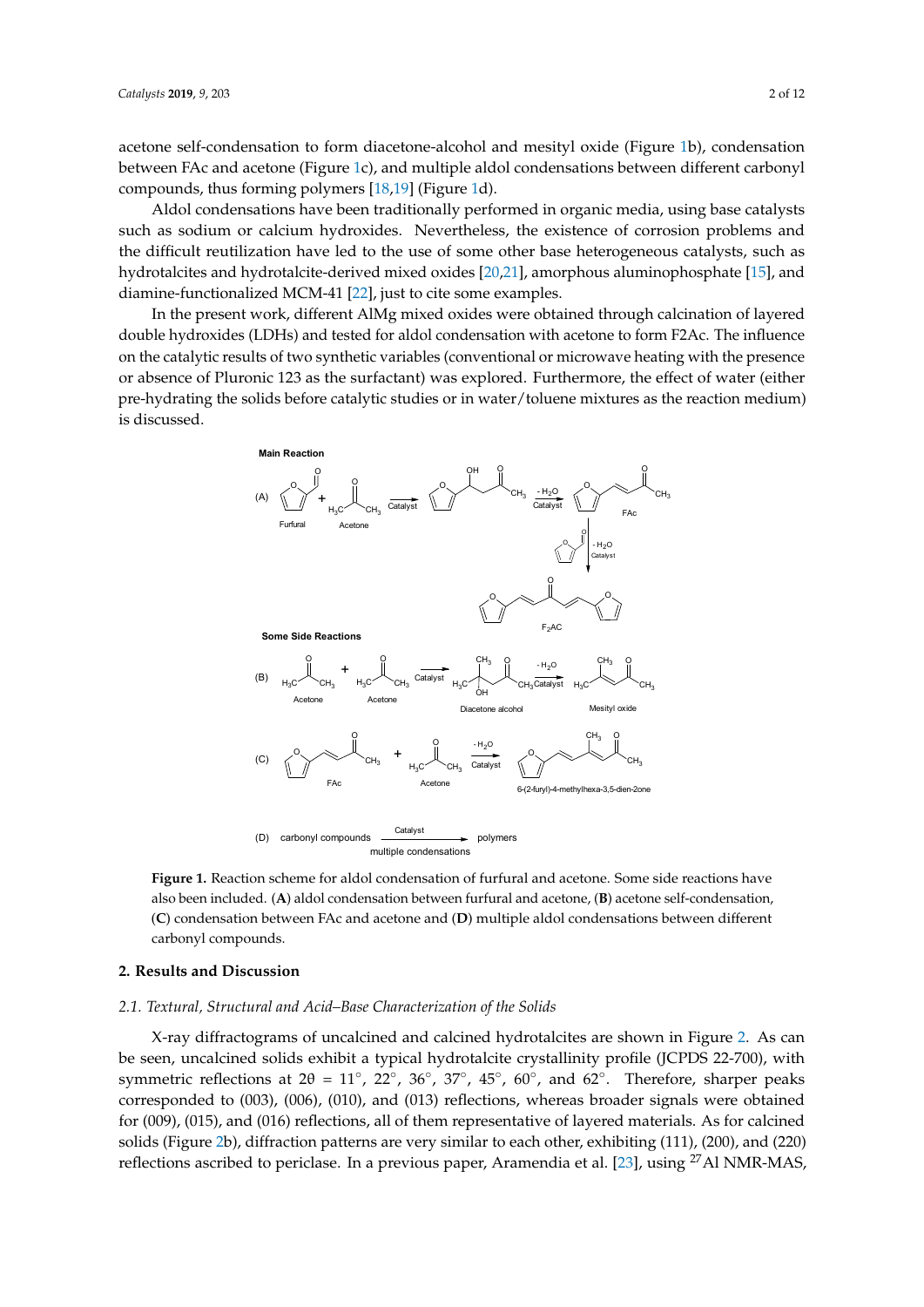demonstrated that the coordination of Al<sup>3+</sup> changed from octahedral to tetrahedral upon calcination of hydrotalcites,  $Al^{3+}$  ions thus isomorphically substituting  $Mg^{2+}$  ions, forming MgAlOx periclase.

<span id="page-2-0"></span>

solids. (b) Solids calcined at  $450\text{ °C}$ . **Figure 2.** X-ray diffractograms of the different solids synthesized in the present work. (**a**) Uncalcined

percentage is in the 42–45% range (Figure 3a). HTCON and HTMW thermogravimetric profiles are consistent with those reported in the literature for hydrotalcites [\[24](#page-11-9)[,25\]](#page-11-10). Therefore, two main weight losses are observed. The first one at 100–200  $^{\circ}$ C is ascribed to the loss of intercalated water molecules, whereas nitrate coming from both the precursor and hydroxyl groups can account for the second loss at higher temperatures (250–500  $^{\circ}$ C). For the solids synthesized using the surfactant (HTCONP and HTMWP), the second weight loss seems to be produced quicker (i.e., at lower temperatures), thus suggesting that for those systems, re-structuration to form periclase is somehow favored by Pluronic 123. Heat flow profiles (Figure 3b) seem to confirm this hypothesis, the exothermal peak centered at 450 °C in HTCON and HTMW being shifted to lower temperatures (300–350 °C) for HTCONP exothermal peak centered at 450 °C in HTCON and HTMW being shifted to lower temperatures (300– Thermal stability of hydrotalcites was determined by TG-DTA (Figure [3\)](#page-2-1). In all cases, weight loss and HTMWP. reas nitrate coming from both the precursor and hydroxyl groups can account for the precursor

<span id="page-2-1"></span>

**Figure 3.** TG analyses (**a**) and heat flow (**b**) of hydrotalcites.

which are present in all Mg-Al hydrotalcites [\[26\]](#page-11-11). Moreover, the spectra also exhibit bands at 710 hydroxyl groups. In the case of HTCONP and HTMWP solids, there are also some intense bands of C-H stretching Pluronic 123 at 2986, 2941, and 2933 cm<sup>-1</sup> [\[28\]](#page-11-13). are present in all  $\alpha$  hydrotalcites  $\alpha$ . Moreover, the spectra also exhibit bands at  $710$ Raman spectra of uncalcined solids (i.e., hydrotalcites) are represented in Figure [4.](#page-3-0) The band appearing at 557 cm<sup>-1</sup> can be assigned to vibrations of brucite-like octahedral layers, Al-O-Mg, are present in all  $M_5$  Al hydrotalcites  $[26]$ . Moreover, the spectra also exhibit bands at  $710$ and 1055 cm<sup>-1</sup>, corresponding to nitrate vibrations [\[27\]](#page-11-12) and bands at ca. 3500 cm<sup>-1</sup>, due to surface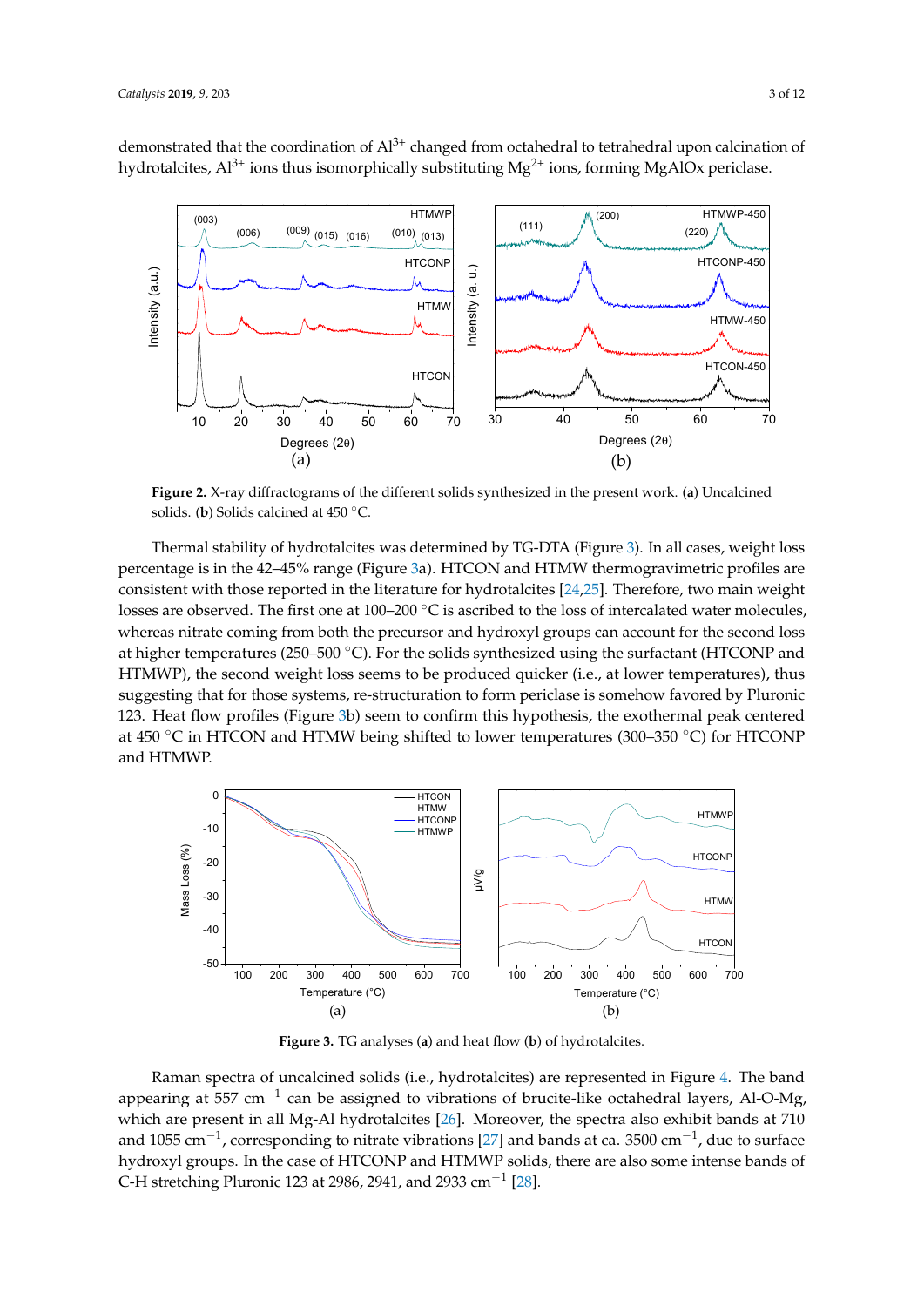<span id="page-3-0"></span>

**Figure 4.** Raman spectra of the uncalcined solids (hydrotalcites). **Figure 4.** Raman spectra of the uncalcined solids (hydrotalcites). **Figure 4.** Raman spectra of the uncalcined solids (hydrotalcites).

 $N_2$  adsorption–desorption isotherms of calcined solids are shown in Figure [5.](#page-3-1) In all cases, type IV isotherms corresponding to mesoporous materials were obtained. BET surface areas, pore volume and average pore diameter values are given in Table [1.](#page-4-0) With regards to the BET areas, they are in the 160-210  $m^2 \cdot g^{-1}$  range, the highest value corresponding to HTCONP-450. Modification of conventional synthesis by using microwave irradiation and/or in the presence of the surfactant (Pluronic 123) led in all cases to an increase in BET area. Solids that aged under microwave irradiation exhibit smaller pore diameters than their conventionally-heated counterparts (compare HTMW-450 vs. HTCON-450  $\frac{1}{2}$  HTMWP-450 vs. HTCONP-450 systems synthesized in the presentation of the surfactor of the surfactor presented in the surface of the surface of the surface of the surface of the surface of the surface of the surfa or HTMWP-450 vs. HTCONP-450). Systems synthesized in the presence of the surfactant present bigger pores (compare HTCONP-450 vs. HTCON-450 and HTMWP-450 vs. HTMW-450). Therefore, the effect of microwaves and the presence of a surfactant on pore volume is the opposite. However, if both variables are changed simultaneously, the influence of the surfactant is more important, thus resulting in the pore diameter increasing (compare HTCON-450 and HTMWP-450 with pore diameters of 6.8 and 8.4 nm, respectively).

<span id="page-3-1"></span>

**Figure 5.** Nitrogen adsorption–desorption isotherms corresponding to the mixed oxides. **Figure 5.** Nitrogen adsorption–desorption isotherms corresponding to the mixed oxides.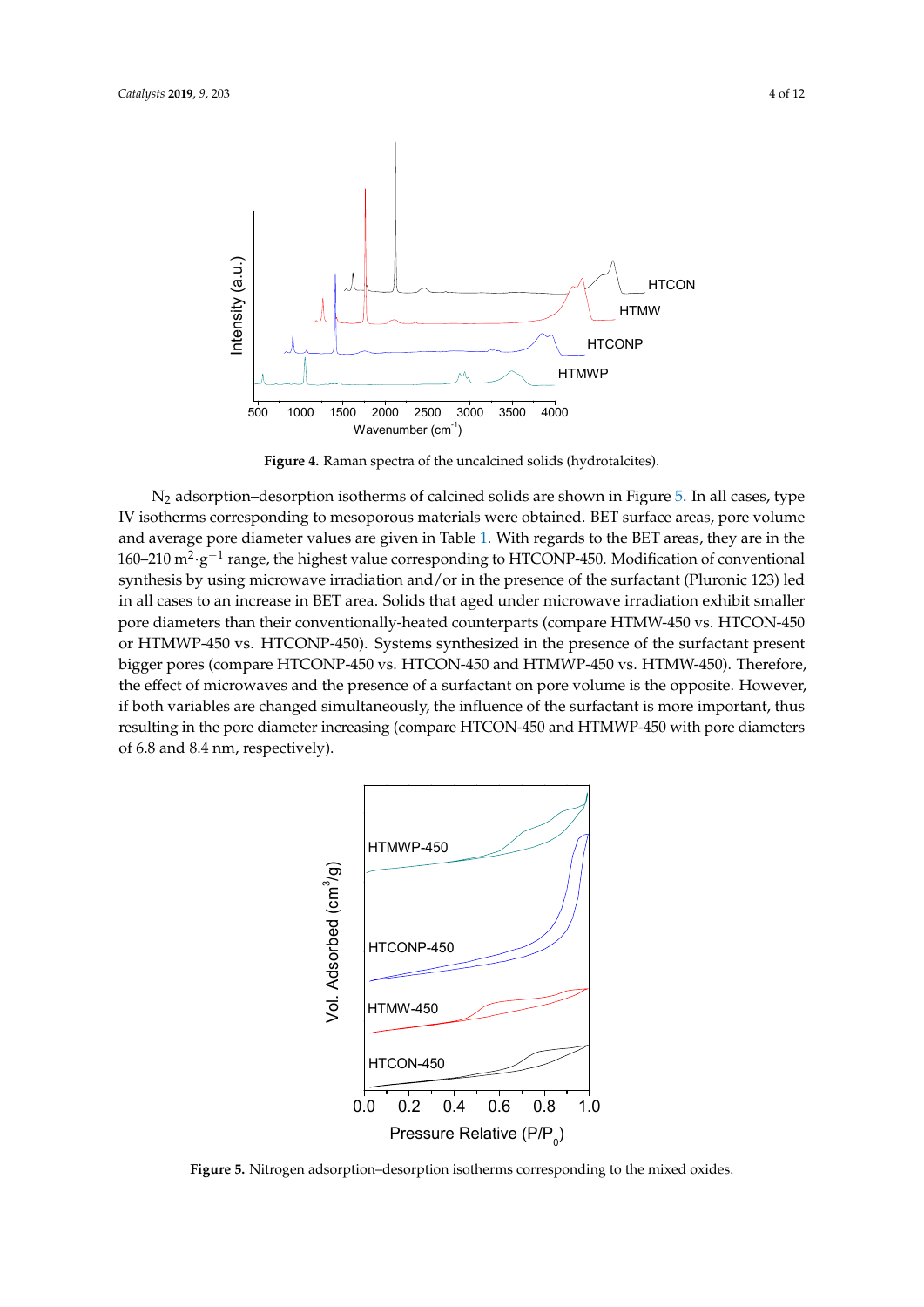<span id="page-4-0"></span>

| Catalyst        | <b>Textural Properties</b>        |                            |            | <b>Base Sites</b>      | <b>Acid Sites</b>         | Mg/Al Ratio |            |
|-----------------|-----------------------------------|----------------------------|------------|------------------------|---------------------------|-------------|------------|
|                 | $S_{\rm BFT}$ (m <sup>2</sup> /g) | $V_p$ (cm <sup>3</sup> /g) | $D_n$ (nm) | $(CO2-TPD)(\mu mol/g)$ | $(Py-TPD)$ ( $\mu$ mol/g) | Nominal     | <b>XRF</b> |
| HTCON-450       | 160                               | 0.26                       | 6.8        | 1105                   | 871                       | 2.00        | 2.01       |
| <b>HTMW-450</b> | 201                               | 0.29                       | 4.2        | 880                    | 1030                      | 2.00        | 1.94       |
| HTCONP-450      | 210                               | 0.86                       | 16.6       | 932                    | 960                       | 2.00        | 2.04       |
| HTMWP-450       | 183                               | 0.40                       | 8.4        | 775                    | 1124                      | 2.00        | 1.97       |

**Table 1.** Summary of the main features of the mixed oxides synthesized in this work.

X-Ray fluorescence results (Table [1\)](#page-4-0) evidenced a good incorporation of Mg and Al to the solids, X-Ray fluorescence results (Table 1) evidenced a good incorporation of Mg and Al to the solids, with Mg/Al ratios very similar to the nominal value  $(Mg/Al = 2)$ .

Base characterization of the solids was performed using thermal programmed desorption of pre-adsorbe[d](#page-4-1)  $CO_2$  (CO<sub>2</sub>-TPD) and the results are given in Tables 1 and 2, and in Figure [6.](#page-4-2) In all cases, signals were deconvoluted in peaks, which, depending on the desorption temperature, were ascribed to weak (80–200 °C), medium (200–300 °C), or strong (>300 °C) basic sites, respectively. Taking HTCON-450 as the reference, the use of microwave irradiation and/or the presence of the surfactant in the synthesis results in a drop in total basicity. Interestingly, as far as the base site distribution is concerned, the effect of microwave irradiation, the presence of the surfactant, or both variables simultaneously considered is different. Therefore, in the absence of Pluronic 123, microwave irradiation does not vary base site distribution. On the contrary, the presence of Pluronic 123 results in irradiation does not vary base site distribution. On the contrary, the presence of Pluronic 123 results an increase in the strong base sites' percentage, to the detriment of weak ones. Finally, simultaneous use of microwaves and Pluronic 123 leads to an increase in the percentage of weak base sites.

<span id="page-4-2"></span>

**Figure 6.** Temperature-programmed desorption profiles of CO<sub>2</sub> for the mixed oxides synthesized in work. this work.

<span id="page-4-1"></span>percentage of the total basicity. **Table 2.** Base site distribution of the solids expressed as  $\mu$ mol  $CO<sub>2</sub>/g$ . Values in brackets represent the

|                 | Base Sites Distribution, $\mu$ mol CO <sub>2</sub> /g |                              |                          |  |  |  |  |
|-----------------|-------------------------------------------------------|------------------------------|--------------------------|--|--|--|--|
| Catalyst        | Weak $(80-200$ °C)                                    | Medium (200–300 $\degree$ C) | Strong $(>300\degree C)$ |  |  |  |  |
| HTCON-450       | 580.34 (52.53%)                                       | 304.89 (27.60%)              | 219.51 (19.87%)          |  |  |  |  |
| <b>HTMW-450</b> | 468.05 (53.20%)                                       | 241.95 (27.50%)              | 169.80 (19.30%)          |  |  |  |  |
| HTCONP-450      | 428.62 (45.97%)                                       | 276.64 (29.67%)              | 227.13 (24.36%)          |  |  |  |  |
| HTMWP-450       | 470.96 (60.80%)                                       | 177.38 (22.90%)              | 126.26 (16.30%)          |  |  |  |  |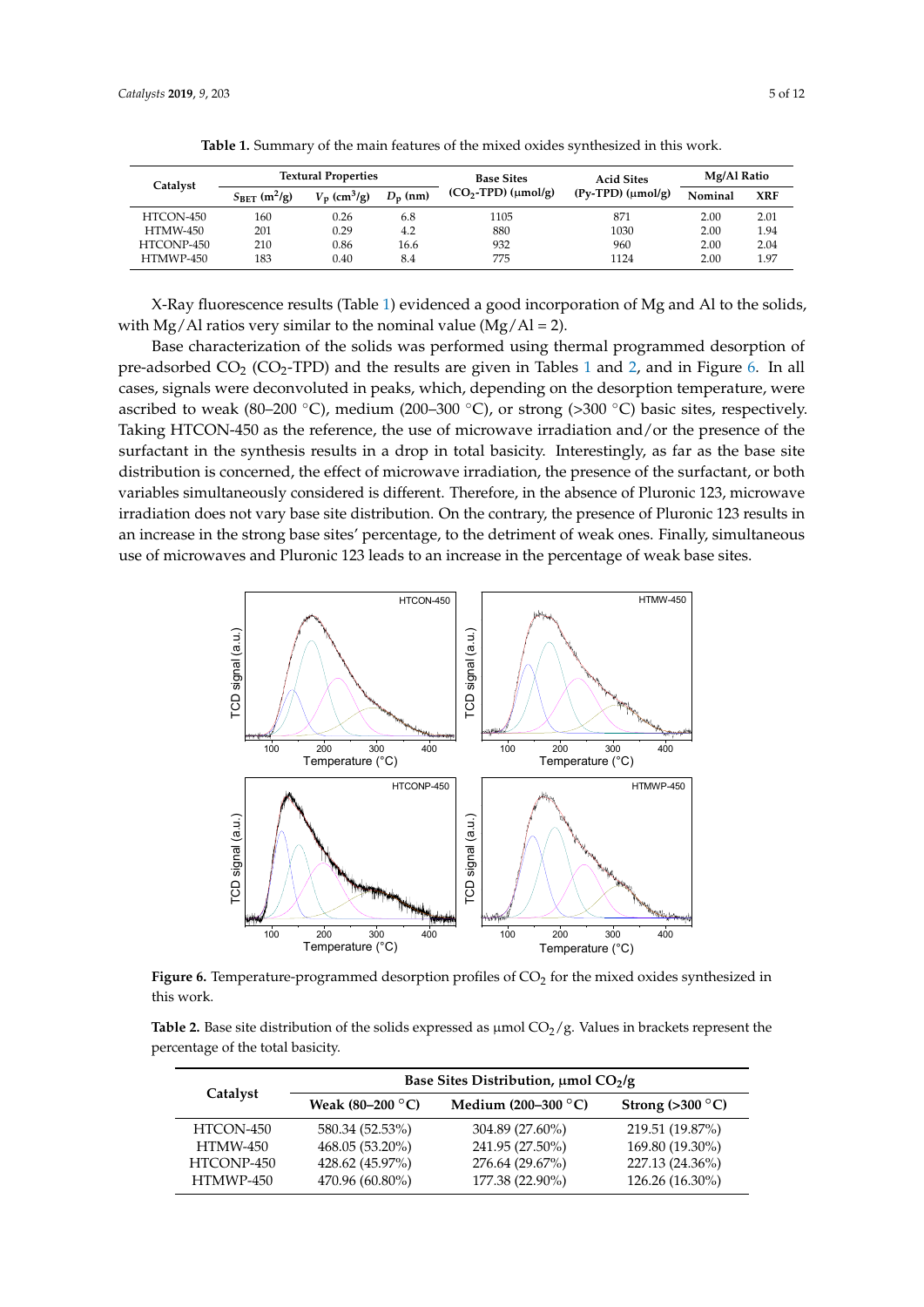Acid characterization of the solids was performed by thermal programmed desorption of pre-adsorbed pyridine (Py-TPD), results being given in Tables [1](#page-4-0) and [3,](#page-5-0) and in Figure [7.](#page-5-1) Taking HTCON-450 as the reference, contrary to basicity, total acidity increases when the solids are synthesized utilizing a microwave and/or in the presence of Pluronic 123. Furthermore, with regards to acid site distribution, only microwave irradiation has some effect (acid strength decreases), whereas the presence of Pluronic 123, either under conventional heating or microwave irradiation, does not vary acid site distribution.  $\frac{1}{2}$  in a line is distribution and  $\frac{1}{2}$  as the surfactor  $\frac{1}{2}$ 

<span id="page-5-1"></span>

**Figure 7.** Temperature-programmed desorption profiles of pyridine for the solids synthesized in this intervals of the solids synthesized in this work.

<span id="page-5-0"></span>percentage of the total basicity. **The solution of the solution of the solution of the solution of the solution Table 3.** Acid site distribution of the solids expressed as  $\mu$ mol Py/g. Values in brackets represent the

|                 | Acid Site Distribution, µmol Py/g |                       |                          |  |  |  |  |
|-----------------|-----------------------------------|-----------------------|--------------------------|--|--|--|--|
| Catalyst        | Weak $(80-200$ °C)                | Medium $(200-300$ °C) | Strong $(>300\degree C)$ |  |  |  |  |
| HTCON-450       | 296.36 (34.01%)                   | 320.14 (36.74%)       | 254.88 (29.25%)          |  |  |  |  |
| <b>HTMW-450</b> | 447.56 (43.44%)                   | 329.59 (31.99%)       | 253.14 (24.57%)          |  |  |  |  |
| HTCONP-450      | 320.58 (33.39%)                   | 365.71 (38.09%)       | 273.82 (28.52%)          |  |  |  |  |
| HTMWP-450       | 397.24 (35.33%)                   | 398.70 (35.46%)       | 328.43 (29.21%)          |  |  |  |  |

*2.2. Catalytic Activity*  All in all, microwave irradiation and/or the use of Pluronic 123 as the surfactant result in an  $T_{\rm eff}$  synthesized under conventional heating and in the absence of the surfactant (HTCONincrease in total acidity and a decrease in total basicity together with an increase in BET areas.

### 450) was used as the reference material in order to study the influence of reaction temperature and *2.2. Catalytic Activity*

The solid synthesized under conventional heating and in the absence of the surfactant (HTCON-450) was used as the reference material in order to study the influence of reaction temperature and the presence of water in the reaction medium on catalytic activity.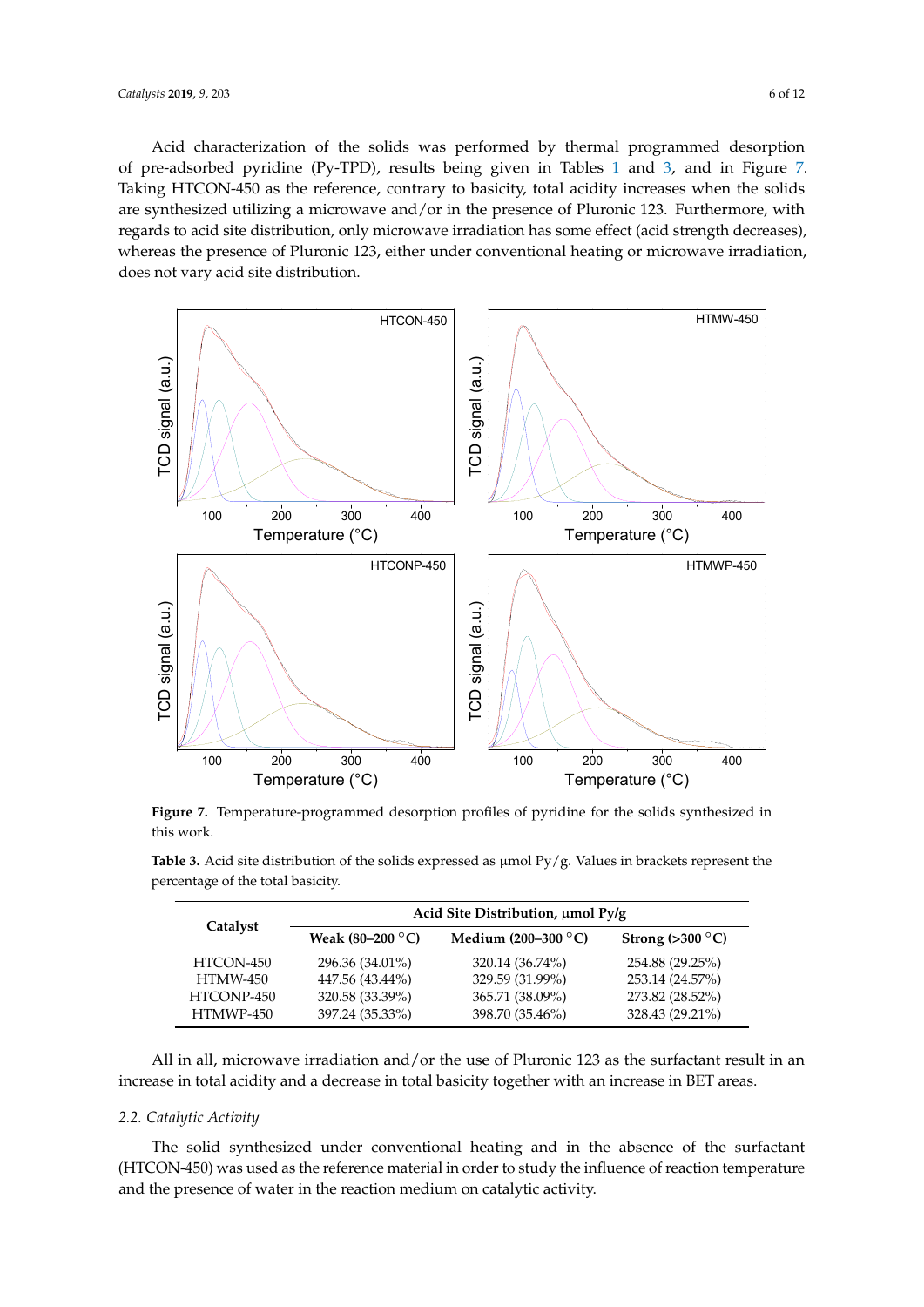### 2.2.1. Influence of Reaction Temperature

Table [4](#page-6-0) summarizes catalytic results obtained for  $t = 3$  h at different temperatures. From that table, it is evident that the increase in temperature results in the increase in conversion, whereas selectivity to F2Ac, the desired product, hardly changes. Therefore, from then on, 100 ℃ was selected as the reaction temperature.

<span id="page-6-0"></span>**Table 4.** Aldol condensation of furfural and acetone on HTCON-450: Influence of temperature on catalytic activity. Reaction conditions: Reactor pressurized to 5 bar with  $N_2$ ; 10 mmol of furfural, 20 mmol acetone, 20 mL toluene, and 400 mg catalyst,  $t = 3$  h.

| Temperature $(^{\circ}C)$ | Conv. $(\%)$ | Sel. FAc (%) | <b>Sel. F2Ac (%)</b> | Yield FAc (%) | Yield $F2Ac$ $\frac{6}{6}$ |
|---------------------------|--------------|--------------|----------------------|---------------|----------------------------|
| 60                        | 3.8          | 45.5         | 54.5                 | 1.7           |                            |
| 80                        | 14.4         | 50.3         | 49.7                 | 7.3           | 79                         |
| 100                       | 35.0         | 42.5         | 57.6                 | 14.8          | 20.1                       |

# 2.2.2. Influence of Water

Two different approaches were made to study the influence of water on catalytic activity of HTCON-450. On the one hand, the solid was re-hydrated using a  $N_2$  flow saturated in water. On the other hand, reactions were performed in water/toluene mixtures (0%, 5%, 10%, 50%). Regarding the former approach (Table [5\)](#page-6-1), the pretreatment of HTCON-450 with a flow of nitrogen saturated in water results in a drop in conversion (35.0% and 23.7% for HTCON-450 and HTCON-450-rehydrated, respectively, at  $t = 3$  h), whereas selectivity values to F2Ac are quite similar. This suggests that rehydration results in the elimination of active sites to a certain extent, which could be ascribed to solvation. Results obtained for the uncalcined HTCON solid (which exhibits very low catalytic activity) are also given for the sake of comparison.

<span id="page-6-1"></span>**Table 5.** Aldol condensation of furfural and acetone on HTCON-450: Influence of calcination and rehydration of the solid. Reaction conditions: Reactor pressurized to 5 bar with  $\mathrm{N}_2$ ; 10 mmol of furfural, 20 mmol acetone, 20 mL toluene, and 400 mg catalyst,  $t = 3 h$ , 100 °C.

| Catalyst             | Conv. $(\%)$ | Sel. FAc $(\% )$ | <b>Sel. F2Ac (%)</b> | Yield FAc (%) | Yield $F2Ac$ $\frac{6}{6}$ |
|----------------------|--------------|------------------|----------------------|---------------|----------------------------|
| <b>HTCON</b>         | 0.7          | 85.0             | 14.9                 | 0.6           | 0.1                        |
| HTCON-450            | 35.0         | 42.5             | 57.6                 | 14.8          | 20.1                       |
| HTCON-450-rehidrated | 23.7         | 40.1             | 59.8                 | 9.5           | 14.2                       |

Table [6](#page-7-0) summarizes the results obtained for the study conducted using different water/toluene ratios as the reaction medium. As can be seen, the higher the percentage of water, the higher the conversion, but in general, the lower the selectivity to the desired product, F2Ac. In a previous paper [\[29\]](#page-11-14) on chemoselective hydrogenation of alpha,beta-unsaturated carbonyl compounds, our research group found evidence by Raman spectroscopy that water interacted with the carbonyl group and made the double bond weaker and thus more reactive (carbonyl band shifted to lower wavelength values). The same could occur in the C=O group in furfural and account for its higher conversion in the presence of water. With regards to the change in selectivity, one should consider that we are working in a biphasic media and thus the catalyst hydrophilic character, as well as the relative solubility of reactants and products both in toluene and water, is important. Active sites in the catalyst will probably interact better with water than with toluene. Furfural is partially soluble in water (50–100 mg·mL<sup>-1</sup>). Its condensation with one molecule of acetone will produce FAc, whose solubility in water is much lower (1–10 mg·mL<sup>-1</sup>). Therefore, once formed, FAc will pass to the organic phase (toluene) and will not be able to undergo subsequent condensation with another acetone molecule to produce F2Ac. This results in the increase in selectivity to FAc and probably in conversion, since FAc is retired of the aqueous phase as the reaction proceeds. All in all, the highest yield to F2Ac, the desired product, is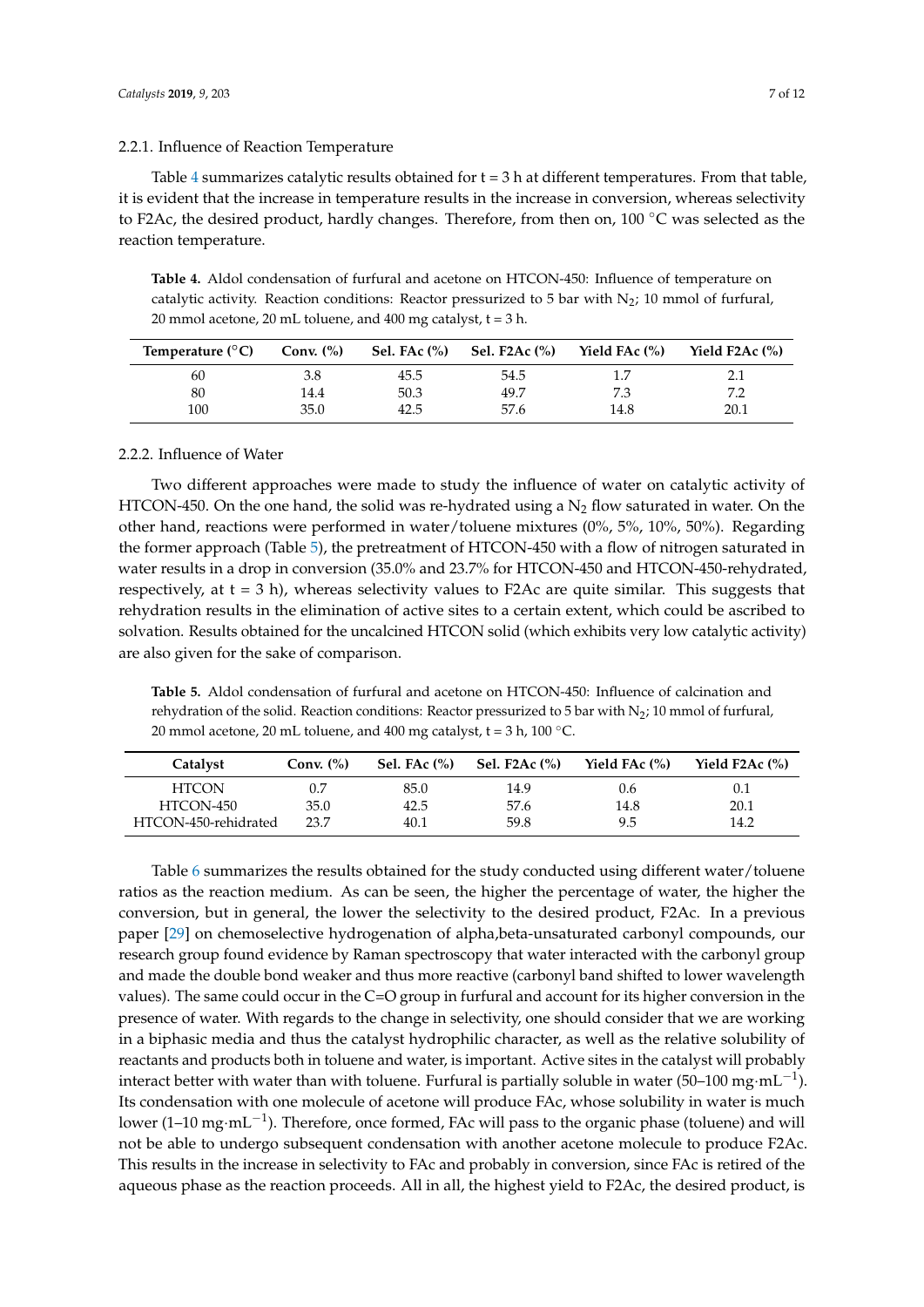achieved with pure toluene. Therefore, this reaction medium was selected for subsequent studies on other catalysts.

<span id="page-7-0"></span>**Table 6.** Aldol condensation of furfural and acetone on HTCON-450: Influence of the presence of water in water/toluene mixtures. Reaction conditions: Reactor pressurized to 5 bar with  $N_2$ ; 10 mmol of furfural, 20 mmol acetone, 20 mL (toluene + water) and 400 mg catalyst,  $t = 3 h$ , 100 °C.

| Water $(\%)$ | Conv. $(\%)$ | Sel. FAc $(\% )$ | Sel. F2Ac $(\%)$ | Yield FAc $(\%)$ | Yield F2Ac $(\%)$ |
|--------------|--------------|------------------|------------------|------------------|-------------------|
|              | 35.0         | 42.5             | 57.6             | 14.8             | 20.1              |
| 5            | 37.6         | 60.8             | 39.2             | 22.9             | 14.7              |
| 10           | 53.2         | 70.3             | 29.6             | 37.4             | 15.8              |
| 50           | 80.4         | 88.1             | 11.9             | 70.8             | 9.6               |

#### *2.3. Catalytic Activity of the Other Mixed Oxides*

Once pure toluene and 100  $\degree$ C had been selected as the reaction conditions for aldol condensation of furfural and acetone in order to obtain F2Ac, the study was extended to the other mixed oxides. Reactions were conducted at 3 h and 16 h, the main catalytic results being summarized in Table [7.](#page-7-1)

A first conclusion from that table is that the lowest conversion values correspond to HTMW-450. It is important to note that this solid was the one exhibiting the lowest pore diameter (4.2 nm, Table [1\)](#page-4-0), which could account for that. Focusing on the other solids, the highest conversion value at 3 h is achieved for HTCON-450, whereas as the reaction proceeds, the rate is higher for the systems synthesized using Pluronic 123, which together with their higher selectivity to F2Ac results in F2Ac yields of 24.6%, 28.3%, and 44.5% for HTCON-450, HTCONP-450, and HTMWP-450, respectively, at  $t = 16$  h. As evidenced by thermal-programmed desorption of pyridine and  $CO<sub>2</sub>$ , the use of microwave irradiation and/or the presence of Pluronic 123 in the reaction medium during the synthesis resulted in an increase in total acidity and a decrease in total basicity. In a previous paper, Climent et al. [\[15\]](#page-11-0) described the cooperative effect of weak acid and base sites of an amorphous aluminophosphate in aldol condensation, thus resulting in higher selectivities than those presented by stronger acid or base catalysts. This effect together with the increase in pore size could explain the higher yields obtained for the solids synthesized using the surfactant.

<span id="page-7-1"></span>**Table 7.** Results obtained for aldol condensation of furfural and acetone on the different solids. Reaction conditions: Reactor pressurized to 5 bar with  $N_2$ ; 10 mmol of furfural, 20 mmol acetone, 20 mL toluene and 400 mg catalyst, 100 ◦C.

| Time (h) | Catalyst        | Conv.<br>(%) | Sel. FAc<br>(%) | Sel. F2Ac<br>(%) | Yield FAc<br>(%) | Yield F2Ac<br>(%) |
|----------|-----------------|--------------|-----------------|------------------|------------------|-------------------|
| 3        | HTCON-450       | 35.0         | 42.5            | 57.6             | 14.8             | 20.1              |
|          | <b>HTMW-450</b> | 19.5         | 63.2            | 36.8             | 12.3             | 7.2               |
|          | HTCONP-450      | 28.4         | 47.6            | 52.4             | 13.5             | 14.9              |
|          | HTMWP-450       | 32.9         | 32.9            | 67.1             | 10.8             | 22.1              |
| 16       | HTCON-450       | 46.9         | 47.6            | 52.4             | 22.4             | 24.6              |
|          | HTMW-450        | 27.4         | 42.9            | 57.1             | 11.8             | 15.7              |
|          | HTCONP-450      | 45.2         | 37.4            | 62.6             | 18.9             | 28.3              |
|          | HTMWP-450       | 66.2         | 32.8            | 67.2             | 21.7             | 44.5              |

#### *2.4. Reutilization of HTCON-450 and HTMWP-450*

Finally, some reutilization studies were conducted on HTCON-450 and HTMWP-450 solids, results being summarized in Table [8.](#page-8-0) In all cases, the Mg/Al ratio of the solids was quite similar to the nominal value ( $Mg/Al = 2$ ). Moreover, after the reactions, the reaction medium was analyzed by inductively coupled plasma mass spectrometry (ICP-MS). No Mg or Al was detected which is evidence of the stability of the solids, which do not undergo leaching.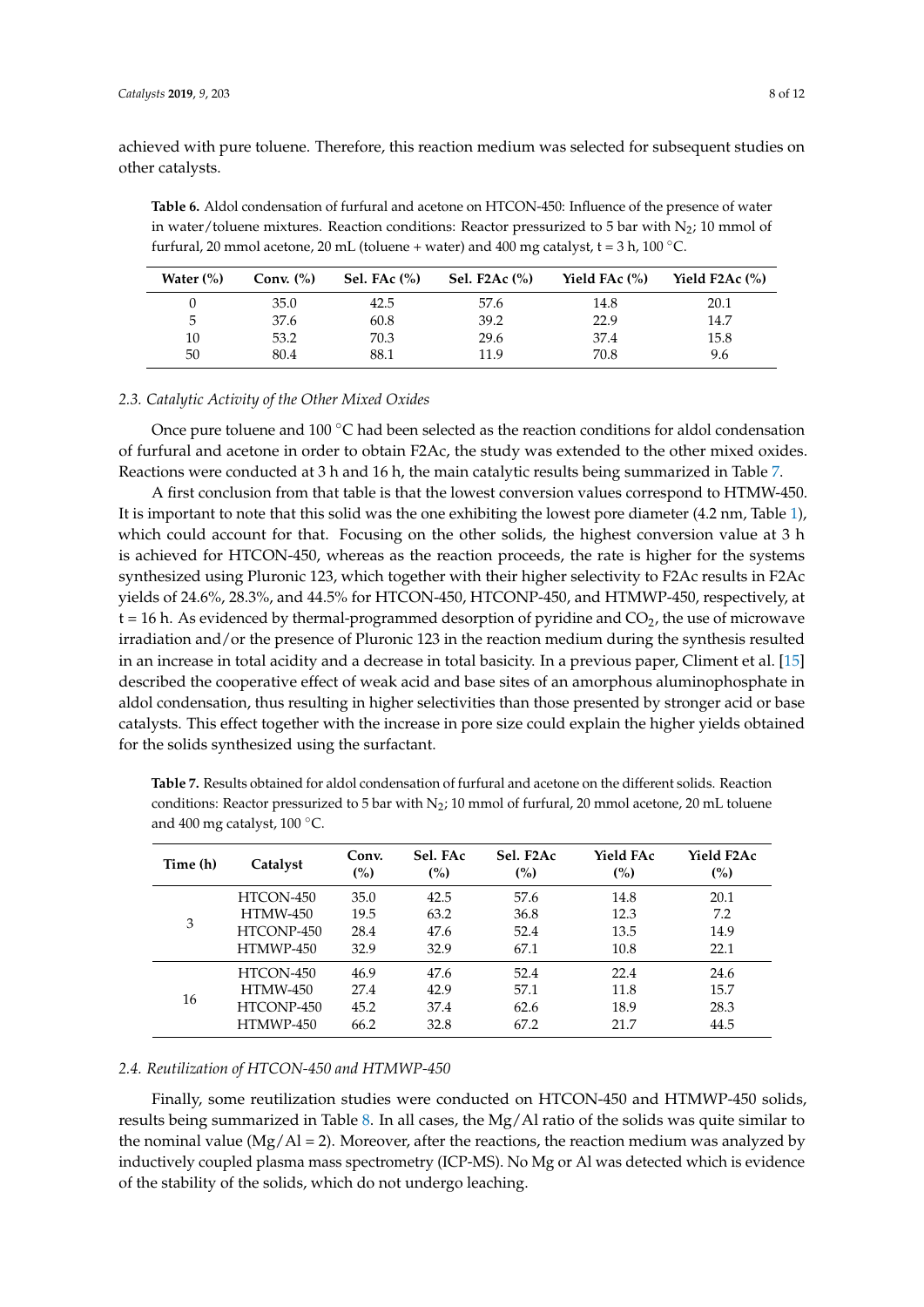| Catalyst            | Conv. $(\%)$ | Sel. FA $c$ $\%$ ) | Sel. F2Ac $(\%)$ | Yield FAc (%) | Yield $F2Ac$ $(\%)$ | Mg/Al Ratio (XRF) |
|---------------------|--------------|--------------------|------------------|---------------|---------------------|-------------------|
| HTCON-450           | 35.0         | 42.5               | 57.6             | 14.8          | 20.1                | 2.01              |
| HTCON-450-R         | 37.4         | 41.2               | 58.8             | 15.4          | 22.0                | 2.03              |
| HTMWP-450           | 32.9         | 32.9               | 67.1             | 10.8          | 22.1                | 1.97              |
| HTMWP-450-R         | 31.1         | 41.5               | 58.5             | 12.9          | 18.2                | 1.98              |
| <b>HTMWP-450-R2</b> | 34.4         | 43.5               | 56.5             | 15.0          | 19.4                | 2.02              |

<span id="page-8-0"></span>**Table 8.** Results obtained for reutilization studies. Reaction conditions: Reactor pressurized to 5 bar with N<sub>2</sub>; 10 mmol of furfural, 20 mmol acetone, 20 mL toluene and 400 mg catalyst, 100 °C.

As far as the catalytic activity is concerned, neither HTCON-450 nor HTMWP-450 exhibited any remarkable deactivation keeping F2Ac yield in the ca. 20% order after three hours. In the case of the most active solid at long reaction times (HTMWP-450), its activity and selectivity only decreased slightly (from 67.1 to 58.5%) after three consecutive uses.

#### **3. Materials and Methods**

Hydrotalcites were synthesized by a co-precipitation method, starting from two solutions containing 0.2 mol  $Mg(NO<sub>3</sub>)<sub>2</sub>·6H<sub>2</sub>O$  and 0.1 mol Al( $NO<sub>3</sub>)<sub>3</sub>·9H<sub>2</sub>O$  in 25 mL deionized water, respectively  $(Mg/AI = 2)$ . The mixture was slowly added to a pH 10 aqueous solution under continuous stirring and an inert atmosphere ( $N_2$ ), with temperature maintained at 60 °C. During precipitation, the pH value was maintained, adding NaOH 1M. The suspension was divided into four portions for further treatment. One part was kept under conventional heating at 80  $\degree$ C for 24 h, followed by filtration and washing with deionized water, thus obtaining the solid called HTCON. A second portion was aged under microwave heating at 80  $\degree$ C for 1 h, thus leading, after filtration and washing, to the solid termed as HTMW. A flexiWave platform for microwave synthesis (22 V, 50 Hz) with an IR temperature sensor (p/n IRT0500) was used. The other two portions were submitted to the same conventional or microwave heating while performing the synthesis in the presence of surfactant Pluronic 123 (2% by weight), thus leading to the solids named HTCONP and HTMWP, respectively. Finally, all four solids were calcined at 450 °C in the air for 8 h (1 °C·min<sup>-1</sup> ramp). Nomenclature of these solids include the suffix 450, referring to calcination temperature (HTCON-450, HTMW-450, HTCONP-450, and HTMWP-450). Subsequent treatment of HTCON-450 for 2 h at 450 °C in the presence of a N<sub>2</sub> flow (50 mL·min<sup>-1</sup>) saturated in water at 20 °C led to a solid called HTCON-450-rehydrated.

A Setaram SetSys 12 instrument (SETARAM Instrumentation, Caluire, France) was used for thermogravimetric analyses (TGA). Experiments were performed on 20 mg samples placed in an alumina crucible and heated in the 30–600 °C range (10 °C·min $^{-1}$ , 50 mL·min $^{-1}$  air stream).

Textural properties (BET surface area, cumulative pore volume, and average pore diameter) were measured in a Micromeritics ASAP-2010 instrument (Micromeritics, Norcross, GA, USA.). Samples were heated at 120 ℃ and degassed to 0.1 Pa before measurement.

The measure of magnesium or aluminium leaching (presence in filtered reaction medium) was performed by inductively coupled plasma mass spectrometry (ICP-MS) on a Perkin–Elmer ELAN DRC-e instrument.

The Mg/Al ratio of solids was measured by X-ray fluorescence (XRF) spectroscopy (Rigaku ZSK PrimusIV wavelength X-ray spectrometer (Rigaku, The Woodlands, TX, USA). Further details are given elsewhere [\[30\]](#page-11-15).

Raman spectra were recorded on a Renishaw spectrometer (InVia Raman Microscope, Renishaw, Gloucestershire, UK), equipped with a Leica microscope with various lenses, monochromators, filters, and a CCD detector. Spectra were recorded over the 150–4000 cm<sup>-1</sup> range, using green laser light excitation (532 nm) and gathering 32 scans.

X-ray diffraction (XRD) analysis was performed on a Siemens D-5000 diffractometer (Bruker Corporation, Billerica, MA, USA) using CuK $\alpha$  radiation over the range 5-80 $^{\circ}$ .

Surface acidity of samples was measured by thermal programmed desorption of pre-adsorbed pyridine (Py-TPD) using TC detection. Samples (30 mg) were cleaned by heating to 450 °C (10 °C·min<sup>-1</sup>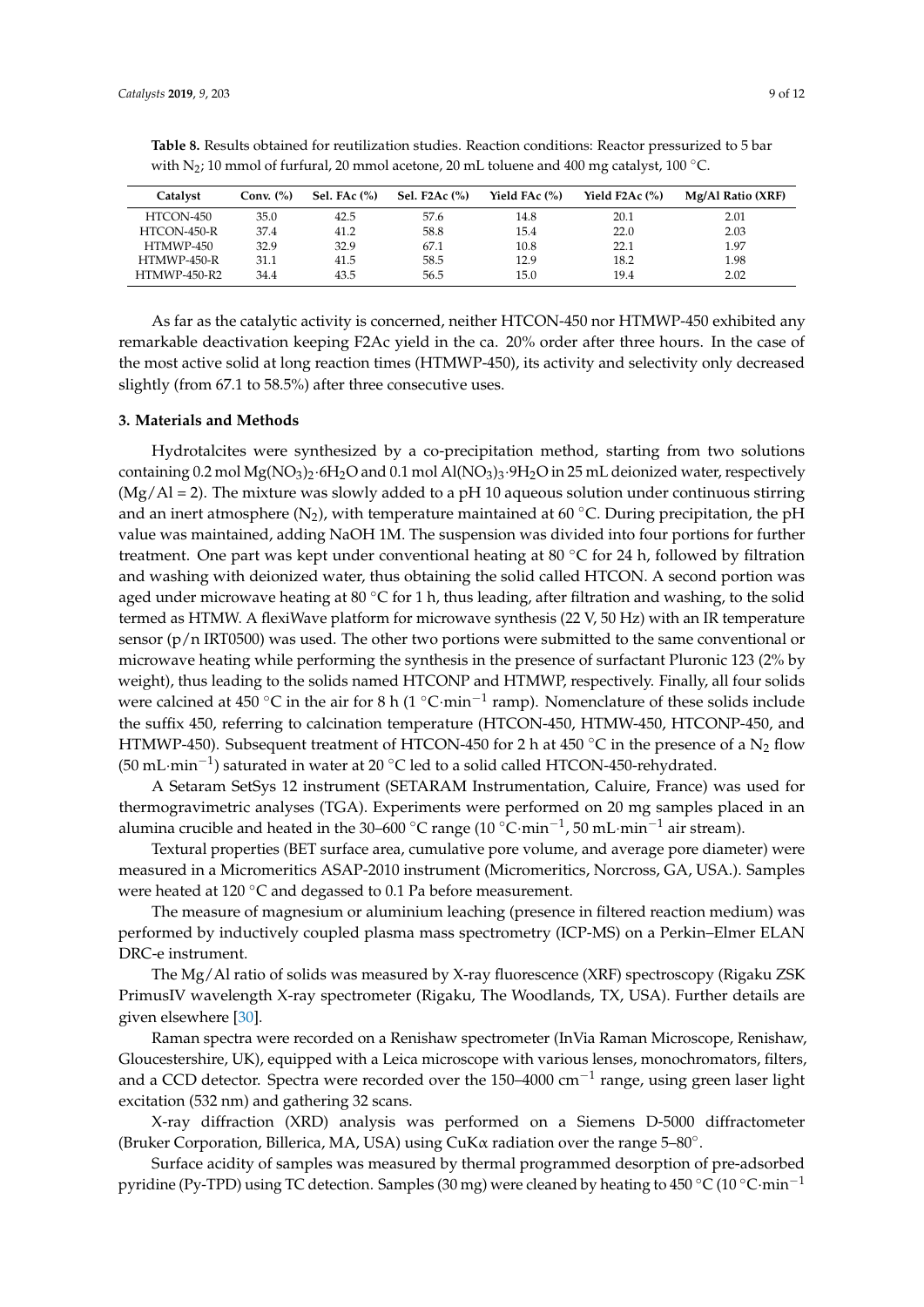ramp) under He flow (75 mL·min<sup>-1</sup>) and then cooled down to 50 °C. The catalysts were subsequently saturated with pyridine for 30 min, cleaned for 60 min with He and TPD monitored from 50 to 450 ◦C (10 °C·min<sup>-1</sup>), the final temperature being held for 45 min.

Surface basicity of the catalysts was determined on a Micromeritics Autochem II instrument by thermal programmed desorption of pre-absorbed  $CO<sub>2</sub>$  (CO<sub>2</sub>-TPD) with TCD detection. Samples (100 mg) were cleaned in an Air stream (20 mL·min<sup>-1</sup> Ar, heating at 450 °C at a rate of 10 °C·min<sup>-1</sup> for 60 min and then cooled down to 40 °C). Then, solids were saturated with  $CO_2$  (5%  $CO_2/Ar$  flow at 20 mL·min<sup>−1</sup> for 60 min), physisorbed CO<sub>2</sub> removed with Ar flow (20 mL·min<sup>−1</sup> for 30min) and TPD monitored from 50 to 450 °C (5 °C·min<sup>-1</sup>), the final temperature being held for 60 min.

The solids were tested for aldol condensation of furfural using a Berghof HR-100 stainless steel high-pressure autoclave equipped with a 75 mL PTFE insert vessel. Under standard conditions, 10 mmol of furfural, 20 mmol acetone, 20 mL toluene, and a 400 mg catalyst were introduced in the vessel. Reactor was purged with nitrogen and pressurized to  $5$  bar of  $N_2$ . The reaction temperature was set to 100 ℃ and started by switching on the stirring at 750 rpm. To stop the reaction, the vessel was submerged in an ice bath. The choice of toluene as the organic medium was motivated by a previous paper [\[3\]](#page-10-2) on xylose dehydration to furfural where toluene was found to give the highest yield to furfural. The final strategy would be to make the one-pot transformation of xylose to furfural and then F2Ac.

Experiments to evaluate the influence of the presence of water in the reaction medium were conducted varying the water/toluene ratio (0%, 5%, 10%, and 50% volume) while keeping the total solvent volume constant (20 mL).

Once the reactions were finished, the products were analyzed by gas chromatography (Agilent 7890) with a flame ionization detector (GC-FID), using a Supelco Nukol<sup>TM</sup> capillary column. In the case of using biphasic media (toluene/water mixtures), products were extracted from the aqueous phase with dichloromethane before GC-FID analysis. Quantification of furfural and condensation products was performed using the appropriate calibration curves. In all cases, mass balance considering unreacted furfural, FAc, and F2Ac was over 95%.

For reutilization experiments, after the reaction, the solids were filtered, washed with ethanol, and dried at 100 ◦C, followed by calcination at 450 ◦C under the same conditions as described in the synthesis. Nomenclature of reused catalysts include the suffix R (one reuse) or R2 (two reuses).

Furfural conversion and FAc and F2Ac selectivity were defined by Equations (1)–(3):

Furfural conversion (%): initial furfural concentration − final furfural concentration initial furfural concentration <sup>×</sup>100 (1)

$$
FAc\,\text{selectivity}\,\,(\%): \frac{\text{FAc}\,\text{concentration}}{\text{FAc}\,\text{concentration} + 2\cdot\text{F2Ac}\,\text{concentration}} \times 100\tag{2}
$$

$$
F2Ac \text{ selectivity } (\%): \frac{2 \cdot F2Ac \text{ concentration}}{FAc \text{ concentration } + 2 \cdot F2Ac \text{ concentration}} \times 100 \tag{3}
$$

# **4. Conclusions**

The synthesis of hydrotalcites in the presence of Pluronic 123 led, after calcination, to MgAl mixed oxides with bigger pore sizes than untreated solids. On the other hand, microwave irradiation led to smaller pore sizes as compared to conventional thermal treatment. As far as acid–base characteristics are concerned, the use of both microwave irradiation and Pluronic 123 during the synthesis resulted in a decrease of total basicity and an increase in total acidity.

Rehydration of mixed oxides by treating them with a nitrogen flow saturated with water led to solids exhibiting lower catalytic activity in aldol condensation of furfural, probably as a result of the partial blocking (solvation) of active sites. By contrast, the increase in the percentage of water in water/toluene biphasic media resulted in an increase in conversion values, though selectivity to FAc also increased at the expense of the desired product F2Ac. A plausible explanation is that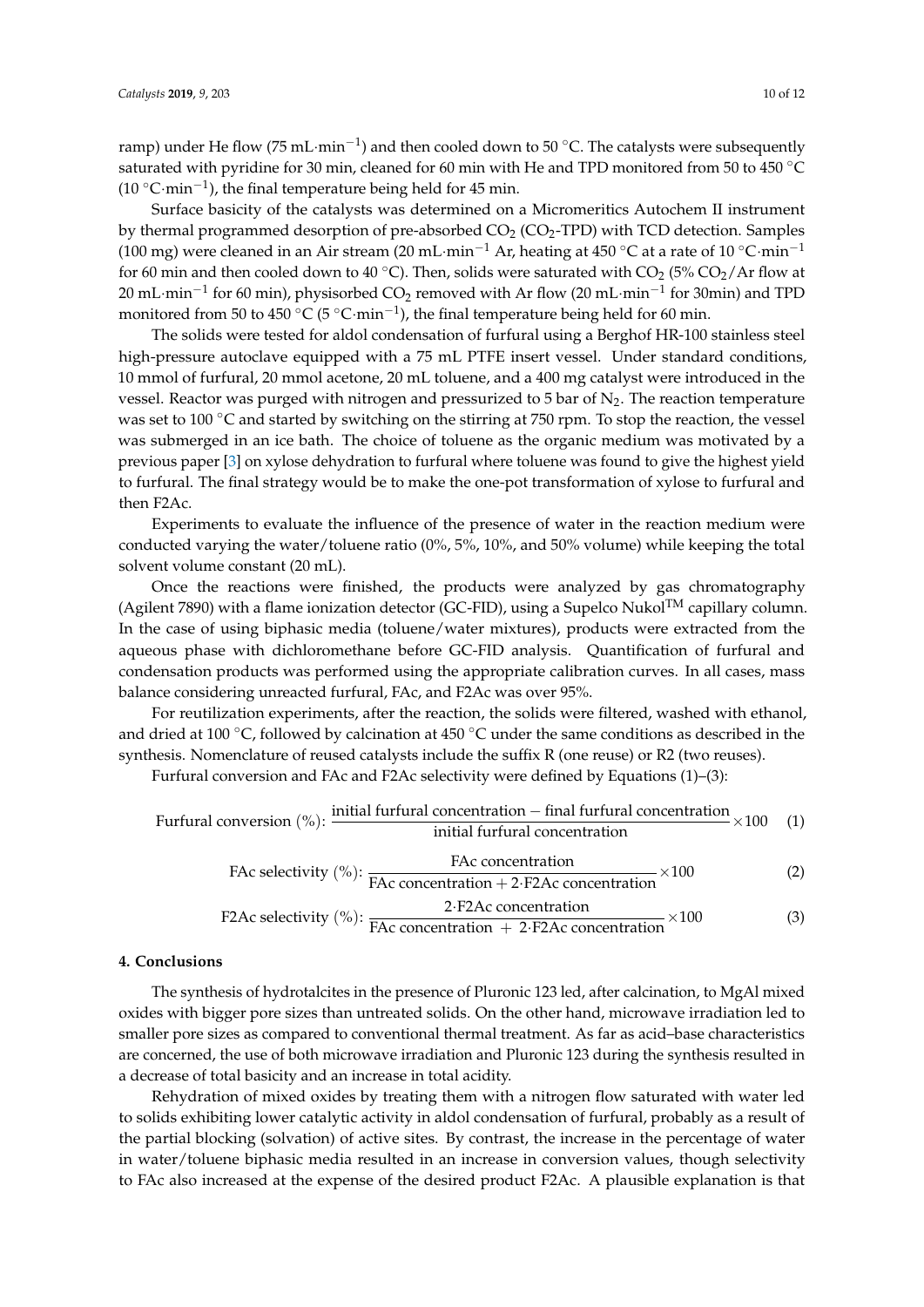water weakens the C=O bond in furfural, thus favoring its transformation. Moreover, once FAc is produced, its higher solubility in toluene, as compared to water, favors its transfer to the organic medium, thus avoiding its subsequent reaction with another furfural molecule to yield F2Ac. The fact that the produced FAc is retired to the organic phase could also account for the observed increase in conversion.

A comparison of catalytic activity of the reference material (HTCON-450) with that of the other solids allows us to conclude that the use of Pluronic 123 during synthesis (especially in combination with microwave irradiation) resulted in solids exhibiting higher F2Ac yields at long reaction times. This could be the result of the combination of two factors: The above-mentioned larger pore size achieved with the surfactant and the increase in total acidity which could favor aldol condensation.

HTMWP-450 exhibited a good stability without any significant loss of activity after three uses.

**Author Contributions:** Conceptualization, C.J.-S. and F.J.U.; methodology, A.M. and J.R.R.; validation, F.J.U., J.R.R. and J.H.-C.; formal analysis, A.M. and J.R.R.; investigation, A.P. and D.C.; data curation, A.M., J.H.-C. and A.P.; writing—original draft preparation, A.P. and D.C.; writing—review and editing, J.H.-C and A.M.; supervision, C.J.-S. and F.J.U.

**Funding:** This research was funded by Ramón Areces Foundation.

**Acknowledgments:** The scientific support from the Central Service for Research Support (SCAI) at the University of Cordoba is acknowledged.

**Conflicts of Interest:** The authors declare no conflict of interest.

#### **References**

- <span id="page-10-0"></span>1. Field, C.B.; Campbell, J.E.; Lobell, D.B. Biomass energy: The scale of the potential resource. *Trends Ecol. Evol.* **2008**, *23*, 65–72. [\[CrossRef\]](http://dx.doi.org/10.1016/j.tree.2007.12.001) [\[PubMed\]](http://www.ncbi.nlm.nih.gov/pubmed/18215439)
- <span id="page-10-1"></span>2. Chheda, J.N.; Huber, G.W.; Dumesic, J.A. Liquid-phase catalytic processing of biomass-derived oxygenated hydrocarbons to fuels and chemicals. *Angew. Chem. Int. Ed.* **2007**, *46*, 7164–7183. [\[CrossRef\]](http://dx.doi.org/10.1002/anie.200604274) [\[PubMed\]](http://www.ncbi.nlm.nih.gov/pubmed/17659519)
- <span id="page-10-2"></span>3. Parejas, A.; Montes, V.; Hidalgo-Carrillo, J.; Sanchez-Lopez, E.; Marinas, A.; Urbano, F.J. Microemulsion and Sol-Gel Synthesized ZrO2-MgO Catalysts for the Liquid-Phase Dehydration of Xylose to Furfural. *Molecules* **2017**, *22*, 2257. [\[CrossRef\]](http://dx.doi.org/10.3390/molecules22122257) [\[PubMed\]](http://www.ncbi.nlm.nih.gov/pubmed/29258246)
- <span id="page-10-3"></span>4. Sheldon, R.A. Green and sustainable manufacture of chemicals from biomass: State of the art. *Green Chem.* **2014**, *16*, 950–963. [\[CrossRef\]](http://dx.doi.org/10.1039/C3GC41935E)
- <span id="page-10-4"></span>5. O'Neill, R.E.; Vanoye, L.; De Bellefon, C.; Aiouache, F. Aldol-condensation of furfural by activated dolomite catalyst. *Appl. Catal. B Environ.* **2014**, *144*, 46–56. [\[CrossRef\]](http://dx.doi.org/10.1016/j.apcatb.2013.07.006)
- <span id="page-10-5"></span>6. Smolakova, L.; Frolich, K.; Kocik, J.; Kikhtyanin, O.; Capek, L. Surface Properties of Hydrotalcite-Based Zn(Mg)Al Oxides and Their Catalytic Activity in Aldol Condensation of Furfural with Acetone. *Ind. Eng. Chem. Res.* **2017**, *56*, 4638–4648. [\[CrossRef\]](http://dx.doi.org/10.1021/acs.iecr.6b04927)
- 7. Faba, L.; Díaz, E.; Ordóñez, S. Aqueous-phase furfural-acetone aldol condensation over mixed oxides. *Appl. Catal. B Environ.* **2012**, *113–114*, 201–211. [\[CrossRef\]](http://dx.doi.org/10.1016/j.apcatb.2011.11.039)
- <span id="page-10-6"></span>8. Chheda, J.N.; Dumesic, J.A. An overview of dehydration, aldol-condensation and hydrogenation processes for production of liquid alkanes from biomass-derived carbohydrates. *Catal. Today* **2007**, *123*, 59–70. [\[CrossRef\]](http://dx.doi.org/10.1016/j.cattod.2006.12.006)
- 9. Climent, M.J.; Corma, A.; Iborra, S. Conversion of biomass platform molecules into fuel additives and liquid hydrocarbon fuels. *Green Chem.* **2014**, *16*, 516–547. [\[CrossRef\]](http://dx.doi.org/10.1039/c3gc41492b)
- 10. Shen, W.Q.; Tompsett, G.A.; Hammond, K.D.; Xing, R.; Dogan, F.; Grey, C.P.; Conner, W.C.; Auerbach, S.M.; Huber, G.W. Liquid phase aldol condensation reactions with MgO-ZrO2 and shape-selective nitrogen-substituted NaY. *Appl. Catal. A Gener.* **2011**, *392*, 57–68. [\[CrossRef\]](http://dx.doi.org/10.1016/j.apcata.2010.10.023)
- 11. Cota, I.; Ramirez, E.; Medina, F.; Sueiras, J.E.; Layrac, G.; Tichit, D. New synthesis route of hydrocalumite-type materials and their application as basic catalysts for aldol condensation. *Appl. Clay Sci.* **2010**, *50*, 498–502. [\[CrossRef\]](http://dx.doi.org/10.1016/j.clay.2010.09.019)
- 12. West, R.M.; Liu, Z.Y.; Peter, M.; Gaertner, C.A.; Dumesic, J.A. Carbon-carbon bond formation for biomass-derived furfurals and ketones by aldol condensation in a biphasic system. *J. Mol. Catal. A Chem.* **2008**, *296*, 18–27. [\[CrossRef\]](http://dx.doi.org/10.1016/j.molcata.2008.09.001)